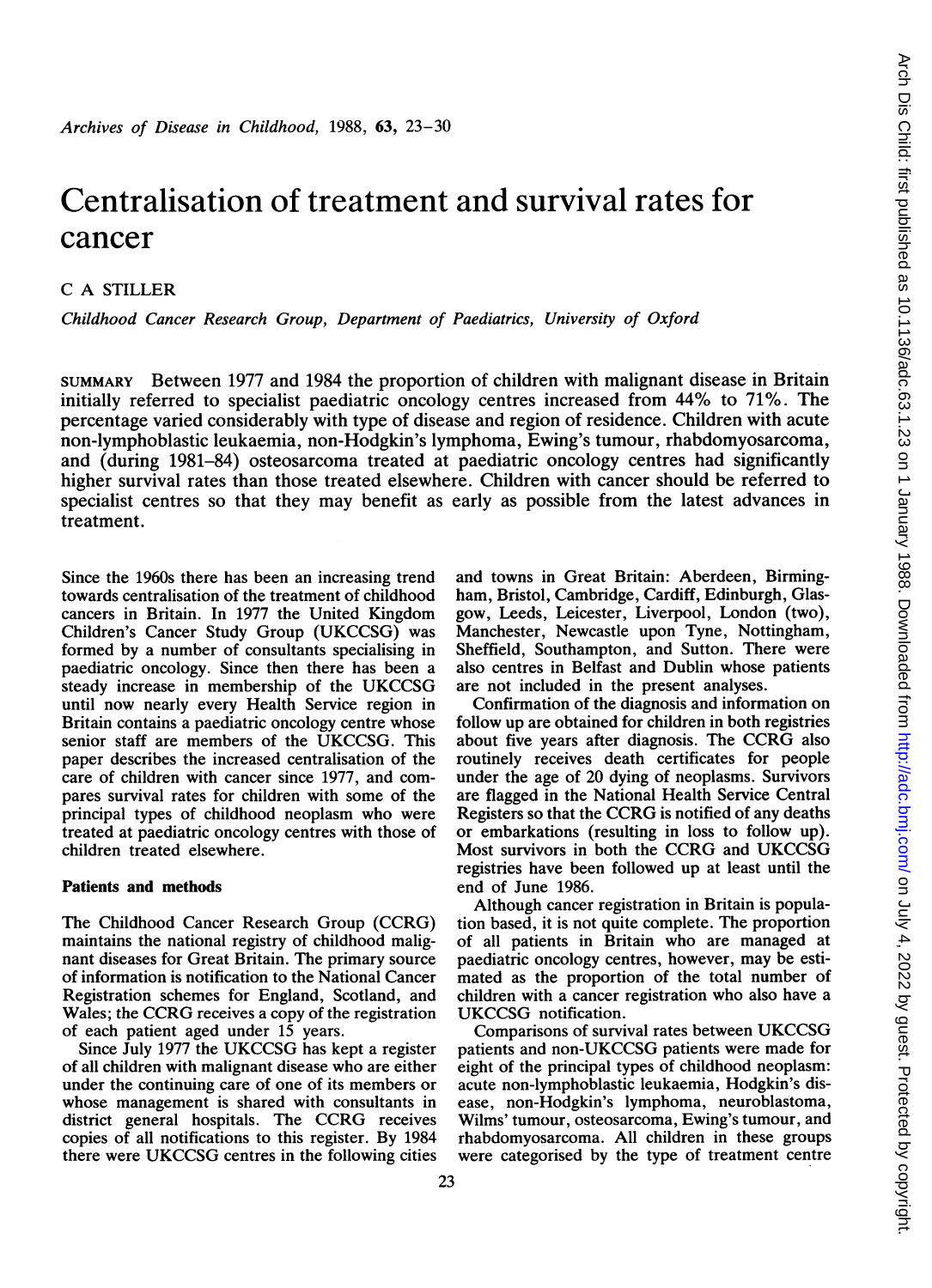responsible for their main treatment: Paediatric oncology centres (this group includes children whose treatment is shared between the main centre and another); other teaching hospitals; and other non-teaching hospitals.

Some hospitals began to participate in the UKCCSG after 1977. For the present analyses, patients at these centres were counted as being treated at other teaching hospitals if diagnosed before consultants at the centre became members of the UKCCSG and as being treated in paediatric oncology centres if diagnosed since their participation in the UKCCSG began.

Actuarial survival rates and the significance of differences between survival curves were calculated using standard methods.<sup>1</sup> The effect of referral on survival rates for childhood acute lymphoblastic leukaemia is the subject of another study (Stiller and Draper, unpublished observations) and is therefore not considered in detail in the present paper.

#### **Results**

Table <sup>1</sup> shows the estimated percentages of children with cancer in Britain during the period July 1977 to December 1984 who were initially referred to

Table 1 Percentages of children with malignant neoplasms initially referred to paediatric oncology centres 1977-84

| Diagnostic group           | Years of diagnosis |         |  |  |  |
|----------------------------|--------------------|---------|--|--|--|
| and age (years)            | July<br>1977-1980  | 1981–84 |  |  |  |
| Acute lymphoblastic        |                    |         |  |  |  |
| leukaemia                  | 64                 | 78      |  |  |  |
| Acute non-lymphoblastic    |                    |         |  |  |  |
| leukaemia                  | 62                 | 77      |  |  |  |
| Other leukaemia            | 49                 | 54      |  |  |  |
| Hodgkin's disease          | 60                 | 67      |  |  |  |
| Non-Hodgkin's lymphoma     | 67                 | 77      |  |  |  |
| <b>Neuroblastoma</b>       | 73                 | 86      |  |  |  |
| Wilms' tumour              | 69                 | 88      |  |  |  |
| Retinoblastoma             | 11                 | 27      |  |  |  |
| Medulloblastoma            | 45                 | 56      |  |  |  |
| Other central nervous      |                    |         |  |  |  |
| system                     | 28                 | 31      |  |  |  |
| Osteosarcoma               | 36                 | 52      |  |  |  |
| Ewing's tumour             | 56                 | 73      |  |  |  |
| Rhabdomyosarcoma           | 68                 | 90      |  |  |  |
| Malignant germ cell tumour | 53                 | 62      |  |  |  |
| Other malignant disease    | 43                 | 44      |  |  |  |
| Age:                       |                    |         |  |  |  |
| $0 - 4$                    | 58                 | 72      |  |  |  |
| $5 - 9$                    | 58                 | 67      |  |  |  |
| $10 - 14$                  | 42                 | 53      |  |  |  |
| Total                      | 53                 | 65      |  |  |  |

paediatric oncology centres. The proportion of such children increased from 44% in the second half of 1977 to 71% in 1984. This increase took place for children of all ages, but throughout the period a smaller proportion of children aged 10-14 (and especially of those aged 12 and over) were referred to a paediatric oncology centre. The referral rates varied considerably between health regions, ranging in England from 85% for children living in the North West, to 28% for those living in Oxford. The rates also varied with diagnostic group from over three quarters for the leukaemias, neuroblastoma, Wilms' tumour and rhabdomyosarcoma to slightly over one quarter for central nervous system tumours other than medulloblastoma. A large proportion of children with retinoblastoma have been treated at two London hospitals (Sanders and Draper, unpublished observations), but until recently these patients were not notified to the UKCCSG.

Table 2 shows the total numbers of patients included in the analyses of survival categorised by type of treatment centre. Children who are in the UKCCSG register but for whom <sup>a</sup> cancer registration has not yet been received are included in these analyses. Children who died before treatment could be given, including some where the diagnosis was made at necropsy, have been excluded.

For many of the non-UKCCSG children diagnosed from 1981 onwards the diagnosis was based solely on the cancer registration and in a few instances may be changed when the five year follow up is completed. Moreover, registration of non-UKCCSG children for 1981-84 is incomplete. For these reasons the analyses have been carried out separately for children diagnosed in 1977-80 and in

Table 2 Total numbers of patients included in survival analyses for each diagnostic group categorised by type of treatment centre

| Diagnostic group        | Treatment centre                 | Total             |                           |      |
|-------------------------|----------------------------------|-------------------|---------------------------|------|
|                         | Paediatric<br>oncology<br>centre | Other<br>teaching | Other<br>non-<br>teaching |      |
| Acute non-lymphoblastic |                                  |                   |                           |      |
| leukaemia               | 295                              | 54                | 40                        | 389  |
| Hodgkin's disease       | 291                              | 81                | 63                        | 435  |
| Non-Hodgkin's           |                                  |                   |                           |      |
| lymphoma                | 385                              | 56                | 56                        | 497  |
| <b>Neuroblastoma</b>    | 417                              | 45                | 24                        | 486  |
| Wilms' tumour           | 397                              | 44                | 42                        | 483  |
| Osteosarcoma            | 108                              | 71                | 61                        | 240  |
| Ewing's tumour          | 158                              | 49                | 27                        | 234  |
| Rhabdomyosarcoma        | 284                              | 35                | 32                        | 351  |
| Total                   | 2335                             | 435               | 345                       | 3115 |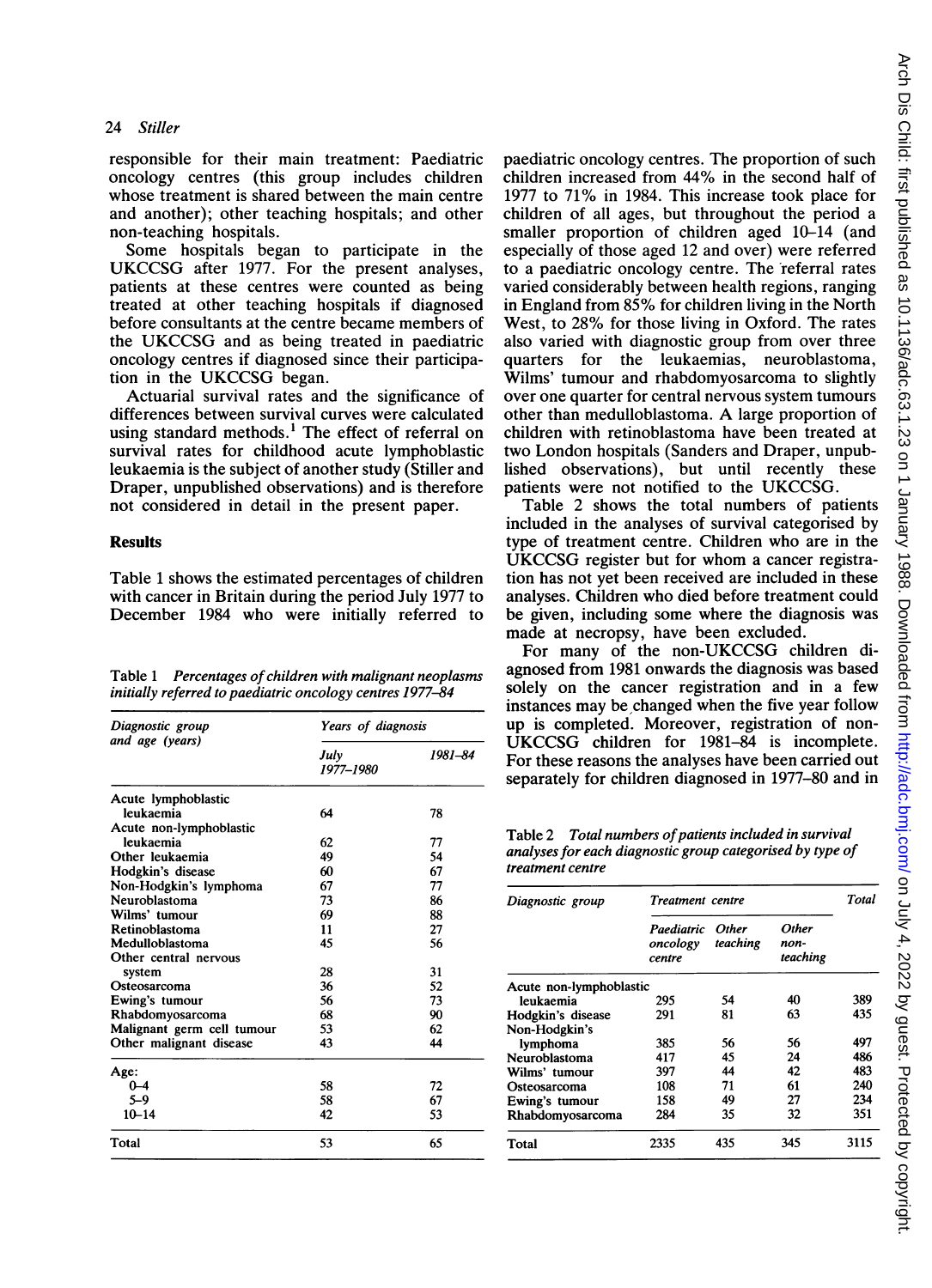| Centralised treatment and survival for cancer 25 |  |  |  |  |  |
|--------------------------------------------------|--|--|--|--|--|
|--------------------------------------------------|--|--|--|--|--|

| Diagnostic group                  | Treatment centre and years of diagnosis |         |                   |         |                       |         | ^          | p         |
|-----------------------------------|-----------------------------------------|---------|-------------------|---------|-----------------------|---------|------------|-----------|
|                                   | Paediatric oncology<br>centre           |         | Other<br>teaching |         | Other<br>non-teaching |         | (2)<br>df) | value     |
|                                   | 1977-80                                 | 1981–84 | 1977-80           | 1981-84 | 1977-80               | 1981-84 |            |           |
| Acute non-lymphoblastic leukaemia | 28                                      | 32      | 23                | (21)    | 9                     | (6)     | 8.29       | < 0.05    |
| Hodgkin's disease                 | 90                                      | 98      | 91                | 85      | 88                    | 100     | 0.69       | NS.       |
| Non-Hodgkin's lymphoma            | 56                                      | 70      | 32                | (56)    | 43                    | (58)    | $10-8$     | < 0.01    |
| Neuroblastoma                     | 32                                      | 49      | 52                | (54)    | (25)                  |         | 4.09       | <b>NS</b> |
| Wilms' tumour                     | 83                                      | 80      | 81                | (77)    | 81                    |         | 0.31       | <b>NS</b> |
| Osteosarcoma                      | 39                                      | 54      | 32                | 24      | 38                    | 37      | 4.39       | <b>NS</b> |
| Ewing's tumour                    | 46                                      | 50      | 24                | (33)    | (43)                  | (45)    | 8.04       | <0.05     |
| Rhabdomyosarcoma                  | 63                                      | 63      | 25                | (36)    | 46                    |         | $21 - 0$   | < 0.0001  |

Table 3 Actuarial three year percentage survival rates for children at each type of treatment centre with results of log rank tests for heterogeneity of survival curves among types of treatment centre allowing for age and year of diagnosis

Figures in parentheses are percentages of fewer than 20 patients; \*=fewer than 10 patients in the group.

1981-84. This also enabled trends in survival to be examined, allowing for changes in referral patterns. Because older children were less likely to be treated at paediatric oncology centres, age at diagnosis grouped as 0-11 and 12-14 years was allowed for in all the analyses.

Table 3 shows the three year survival for children in each diagnostic group, categorised by year of diagnosis and treatment centre, together with the results of significance tests for differences in the survival curves among types of treatment centre, allowing for the effects of age and year of diagnosis.



Fig 1 Actuarial survival curves for children with acute non-lymphoblastic leukaemia classified by type of treatment centre.  $I = P$ aediatric oncology centres;  $2 =$ other teaching hospitals;  $3 =$ other hospitals.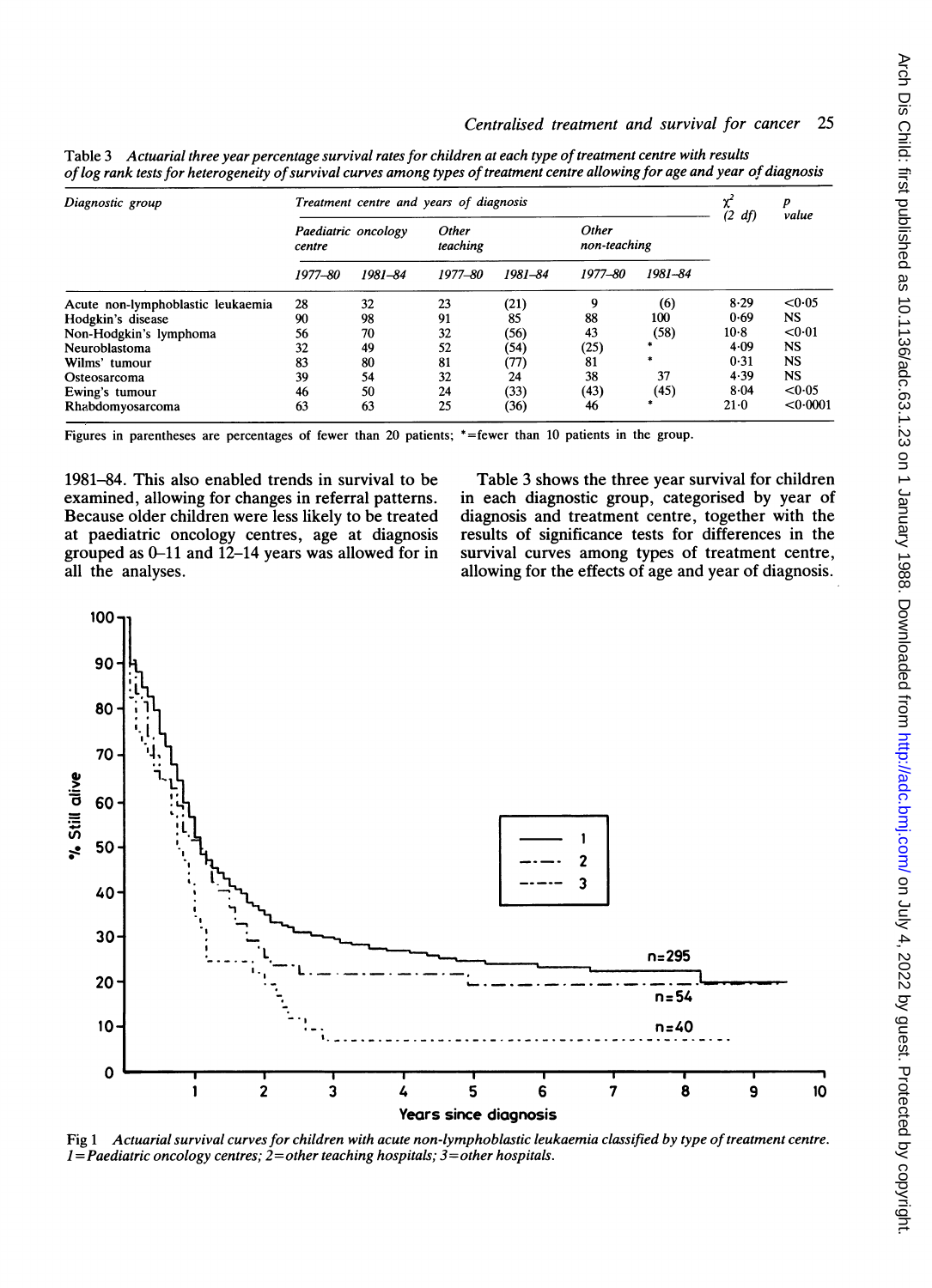### 26 Stiller

Fig <sup>1</sup> shows the significant variation among types of treatment centre in the survival for children with acute non-lymphoblastic leukaemia. This difference held for both age groups and in both calendar periods and was largely accounted for by the low survival among children in the non-teaching hospitals.

The survival for children with Hodgkin's disease was high with over 90% expected to survive at least three years, and there was no evidence of variation among types of treatment centre. Between 1977-80 and 1981-84 there was evidence of further improvement in the already high survival rate.

There was a highly significant difference in survival in non-Hodgkin's lymphoma among the types of treatment centre, with the highest rates being seen at paediatric oncology centres. This difference held for both age groups. There was a marked increase in survival between 1977-80 and 1981-84 among children treated at paediatric oncology centres and elsewhere, but the rates for other hospitals during 1981-84 only reached those attained at the paediatric oncology centres during 1977-80 (fig 2).

Analysis of the survival for neuroblastoma showed no clear heterogeneity among types of treatment centre. Tumour stage according to the Evans system<sup>2</sup> was given for most of the patients, however, and the paediatric oncology centres had a considerably higher proportion of stage III and IV patients (who have a worse prognosis) than other hospitals. At paediatric oncology centres there was a substantial improvement in survival rates between 1977-80 and 1981-84. Three year survival at these centres increased from 32% to 49% between the two calendar periods for all stages combined, from 33% to  $61\%$  for stage III, and from 11% to 21% for stage IV.

There was no difference in survival for Wilms' tumour among types of treatment centre even allowing for the fact that children with metastatic disease at diagnosis appeared to be more likely to be referred to a paediatric oncology centre, nor was there any change between 1977-80 and 1981-84.



Fig 2 Actuarial survival curves for children with non-Hodgkin's lymphoma classified by type of treatment centre. 1=Paediatric oncology centres, 1977-80; 2=paediatric oncology centres, 1981-4; 3=all other hospitals, 1977-80; 4=all other hospitals, 1981-4.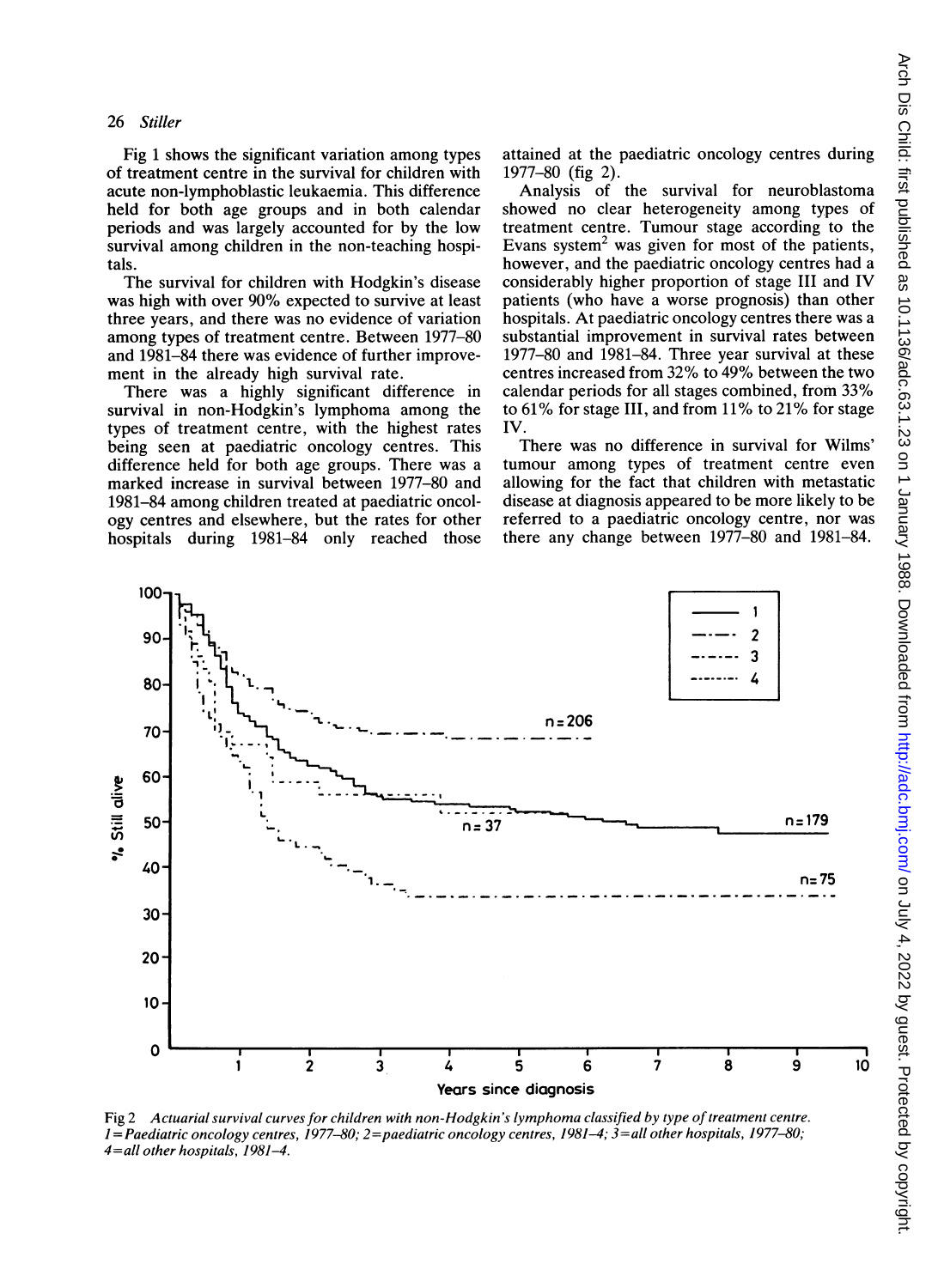During 1977-80 survival for childhood osteosarcoma was similar in all types of treatment centre, with rates of about 36% at three years and slightly under 30% at five years. For 1981-84, there was <sup>a</sup> significant variation, with children treated at paediatric oncology centres having a considerably higher probability of survival. The survival for the children at these centres in this period showed a definite increase over earlier years (fig 3); there was little evidence of a corresponding improvement elsewhere.

There were significant differences among types of treatment centre in survival for Ewing's tumour, with a greater proportion of children surviving at paediatric oncology centres. The prognosis for Ewing's tumour varies with primary site, being best for tumours in the long bones of the limbs and worst for those in the ribs and pelvis. In the analysis of survival by site of tumour there was a significant variation among types of treatment centre for patients with primaries in both of these sites and in the miscellaneous other sites-in each case with a

## Centralised treatment and survival for cancer 27

higher survival rate at the paediatric oncology centres. These centres treated proportionally more patients with prognostically unfavourable primary sites. There was no evidence of any substantial improvement in overall survival between 1977-80 and 1981-84.

There was a significant variation in the survival for rhabdomyosarcoma, again with a higher proportion of survivors at paediatric oncology centres (fig 4). This was true for both age groups and both calendar periods. There was no evidence of an increase in survival rates between 1977-80 and 1981-84.

### **Discussion**

The benefits of referral to specialist treatment hospitals for patients with cancer have been widely discussed.3 <sup>4</sup> For children there has until recently been little published about the advantages of treatment in specialist centres, but in the past decade four papers have reported beneficial effects on



Fig 3 Actuarial survival curves for children with osteosarcoma classified by type of treatment centre. 1=Paediatric oncology centres, 1977-80; 2=paediatric oncology centres, 1981-4; 3=all other hospitals, 1977-80; 4=all other hospitals, 1981-4.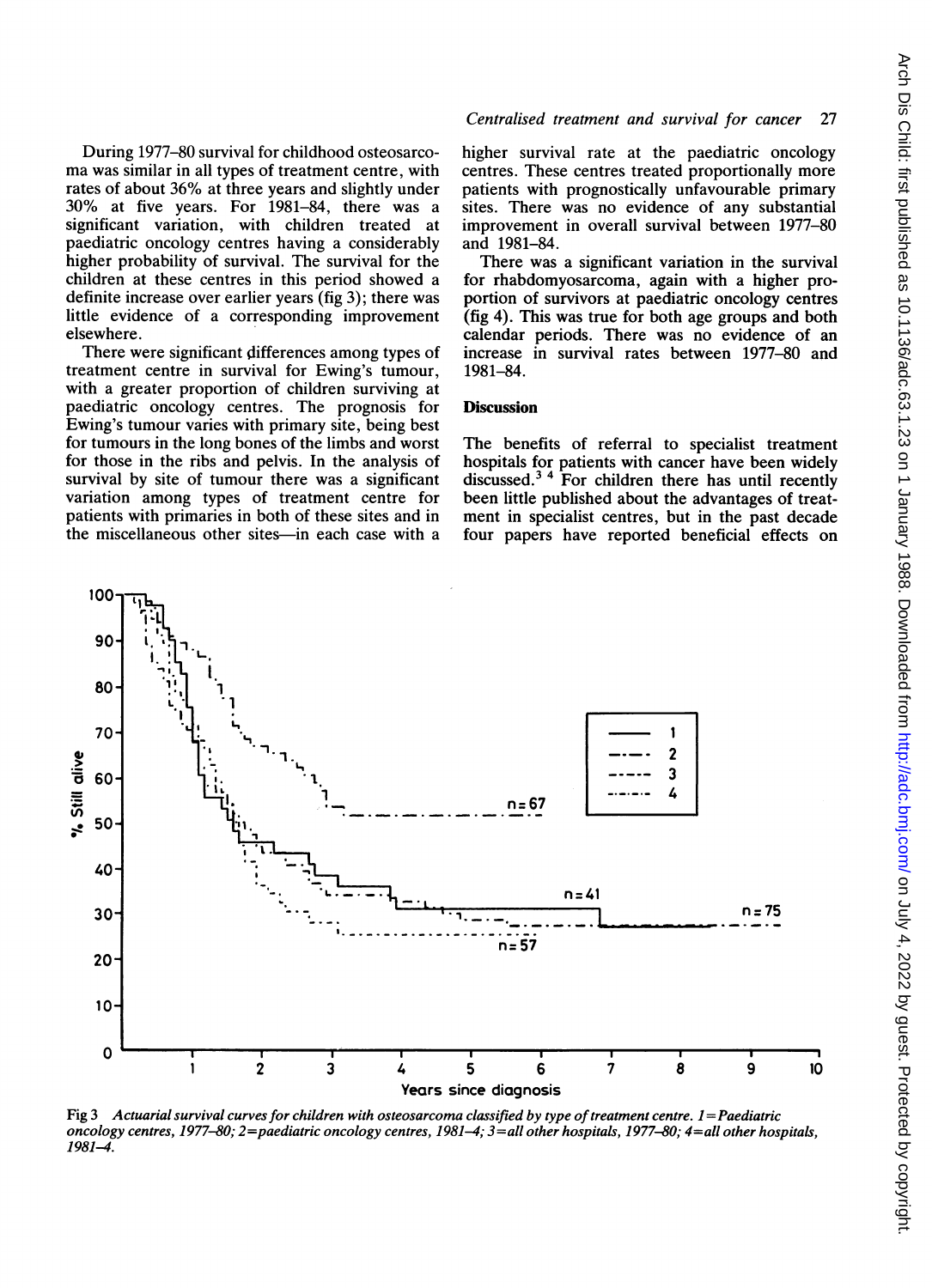



Fig 4 Actuarial survival curves for children with rhabdomyosarcoma classified by type of treatment centre.  $1 =$ Paediatric oncology centres;  $2$ =other teaching hospitals;  $3$ =other hospitals.

survival when treatment was given according to standardised protocols for children with Wilms' tumour,<sup>5 6</sup> acute lymphoblastic leukaemia,<sup>7</sup> and medulloblastoma.8 Kramer et al examined the effect of place of treatment on the survival for children with Wilms' tumour, rhabdomyosarcoma, and medulloblastoma in the population based Greater Delaware Valley Pediatric Tumor Registry.9 A recent analysis of data about acute lymphoblastic leukaemia in Britain during the 1970s (Stiller and Draper, unpublished observations) showed that survival was higher among children who were included in nationally organised trials or referred to specialist centres treating large numbers of patients.

In Britain there has been well established national cooperation in trials of treatment for acute lymphoblastic leukaemia, coordinated by the Medical Research Council since the  $1960s$ .<sup>10</sup> The Council also supported trials in the treatment of Wilms'  $tumour$ ,<sup> $\Omega$ </sup> and a few of the largest children's hospitals took part in some of the studies of other childhood cancers organised by the International Society of Paediatric Oncology, but in general there was no formal basis in Britain for national collaborative studies of the treatment of childhood cancer until the formation of the UKCCSG. The data presented here show that since 1977 there has been a definite trend towards treatment of children with malignant disease in paediatric oncology centres, with UKCCSG members now being responsible for at least two thirds of newly diagnosed patients.

The survival analysis showed a much lower survival for patients with acute non-lymphoblastic leukaemia treated at non-teaching hospitals, possibly because they would have had little experience in treating children with this disease. Although the prognosis is still poor, the three year survival of about 26% during 1977-84 was considerably higher than the 10% for 1971–74.<sup>12</sup> This improvement is largely attributable to the adoption of more effective chemotherapy, though bone marrow transplantation may have also increased the number of survivors.

By the early 1970s Hodgkin's disease was already by the carry 2278 are  $\frac{1}{2}$  with the best prog-<br>one of the childhood cancers with the best prognosis, with a three year survival of over 80%.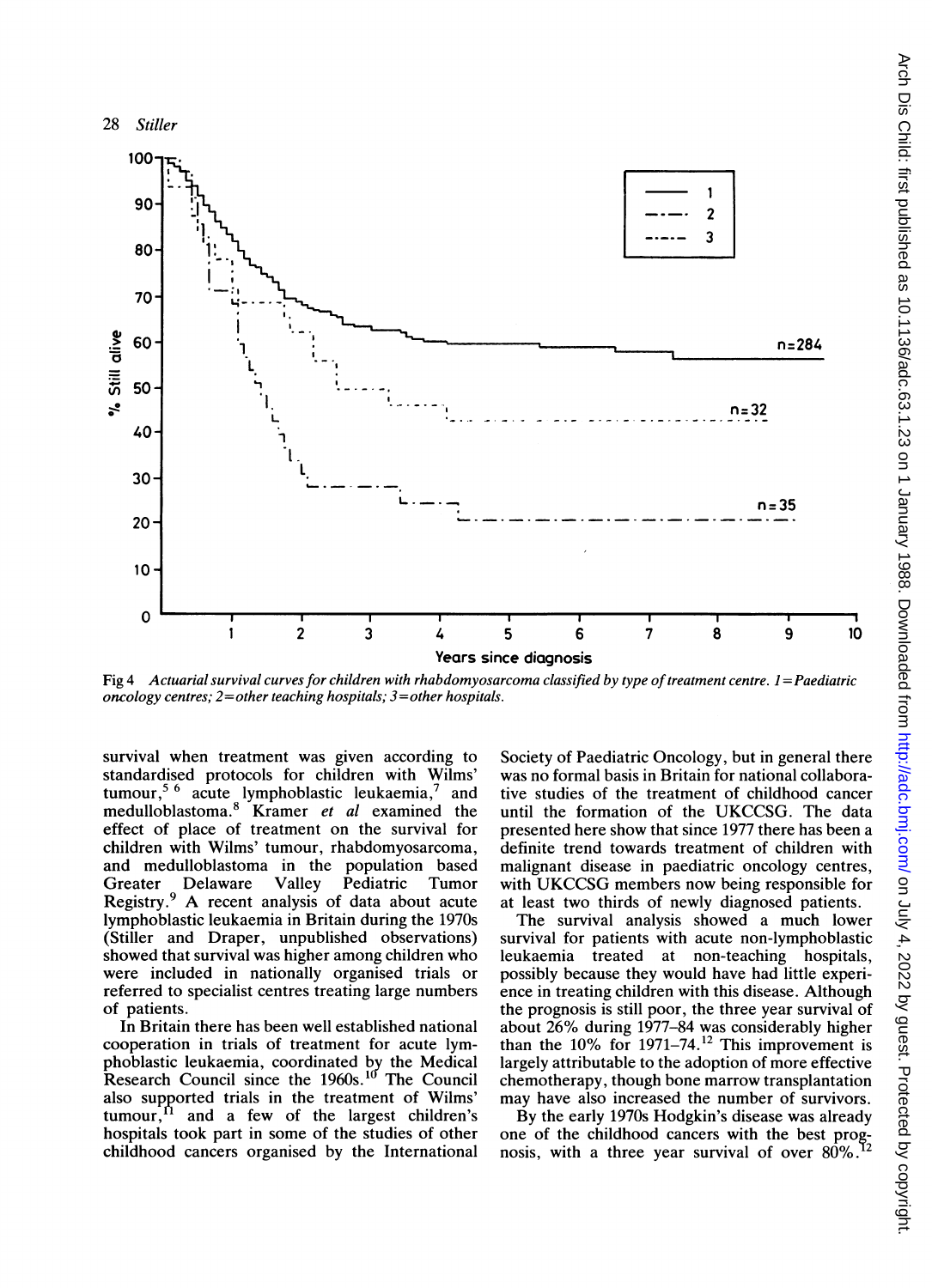Since then there has been further steady improvement, and nowadays well over 90% of patients survive for at least three years. These improvements are similar to those achieved in adults during the same period.<sup>13</sup>

There has been a considerable improvement in survival for childhood non-Hodgkin's lymphomas since 1971-74 when the three year survival was only 28% compared with over 65% for patients diagnosed in the  $1980s$ .<sup>12</sup> The adoption of more intensive multiple drug regimens is probably responsible for the greatly improved outlook.<sup>14 15</sup>

Although survival rates for neuroblastoma are still low in comparison with many other childhood cancers, the prospects are much better than in the early 1970s when long term survival was only 15%.<sup>12</sup> The survival was lower at paediatric oncology centres than elsewhere, maybe because these centres were seeing a much larger proportion of patients with advanced disease. The greater number of patients with stage III and IV tumours at these centres could be an artefact caused by more careful staging than at other hospitals, but this is unlikely as the proportions of patients in these stages at the paediatric oncology centres remained constant between the two calendar periods (at around 19% for stage III and 54% for stage IV), and most of the survivors at other hospitals had localised tumours which were apparently cured without chemotherapy. During the past decade there have been considerable improvements in the treatment of advanced neuroblastomas at specialist centres with encouraging results; more patients have been treated with chemotherapy regimens that include cisplatin and melphalan.16

Survival rates everywhere were high for Wilms' tumour compared with that of earlier years. Previous reports showed an advantage in survival for patients treated in clinical trials or at specialist centres.5 <sup>6</sup> There was no significant difference in survival in the present series between children managed at paediatric oncology centres and those managed elsewhere. Although some of the children in other hospitals have been included in the UKCCSG study and treated using that protocol, however, it seems that others were given more radiotherapy or chemotherapy than was appropriate for their stage and histological subtype within the study. Kramer et al also found no significant differences in survival between cancer centres and other hospitals.9 They suggested that this might be because by the time of their study Wilms' tumour was readily curable by regimens that had been published and were widely used.

Survival rates for childhood osteosarcoma in 1977-80 showed a modest improvement over

## Centralised treatment and survival for cancer 29

1971-74, possibly because most of the patients diagnosed in the more recent period received adjuvant chemotherapy. There was a much greater improvement for 1981-84 but this was limited to children managed at paediatric oncology centres. Detailed information is not yet available, but more effective chemotherapy might have been given at these centres while other hospitals were continuing with earlier regimens.

Overall survival for Ewing's tumour showed no change during 1977-84, and indeed was no higher than for patients diagnosed during 1971-74  $(51\%$  at three years).<sup>12</sup> There was, however, a highly significant variation among types of treatment centre in favour of the paediatric oncology centres. Children treated at other hospitals usually received both radiotherapy and chemotherapy in similar combinations to those used at paediatric oncology centres.

The survival rate for rhabdomyosarcoma showed a definite improvement over 1971-74 (28% at three  $\gamma$  but there was little evidence of further advances within the period under review. Again the survival rates for the paediatric oncology centres were superior to those elsewhere, a result similar to that reported by Kramer et al in the United States.<sup>9</sup> There were a few patients at other hospitals who initially had radiotherapy but no chemotherapy, but most appeared to have received standard combinations of cytotoxic drugs.

Details about doses and duration of chemotherapy were not generally available in the registry. The poor survival rates at other hospitals for Ewing's tumour and rhabdomyosarcoma, which are often treated using similar combinations of chemotherapy, however, suggest that although appropriate drugs were used they may not always have been given in adequate doses.

Analyses of survival rates based on registration data are susceptible to various sorts of bias. In removing the untreated patients and stratifying the rest by age, year of diagnosis, and where appropriate primary site, however, the most important confounding factors should have been allowed for in comparing the rates for patients referred to different types of treatment centre.

For certain diagnostic groups, notably acute non-<br>lymphoblastic leukaemia and non-Hodgkin's non-Hodgkin's lymphoma, there was a considerably higher initial mortality at the non-specialist centres, suggesting failure to achieve remission. Despite the exclusion of untreated patients from the survival analyses, a few patients might have been diagnosed too late for referral to a paediatric oncology centre but nevertheless received some treatment at other hospitals. This is unlikely to account for the difference